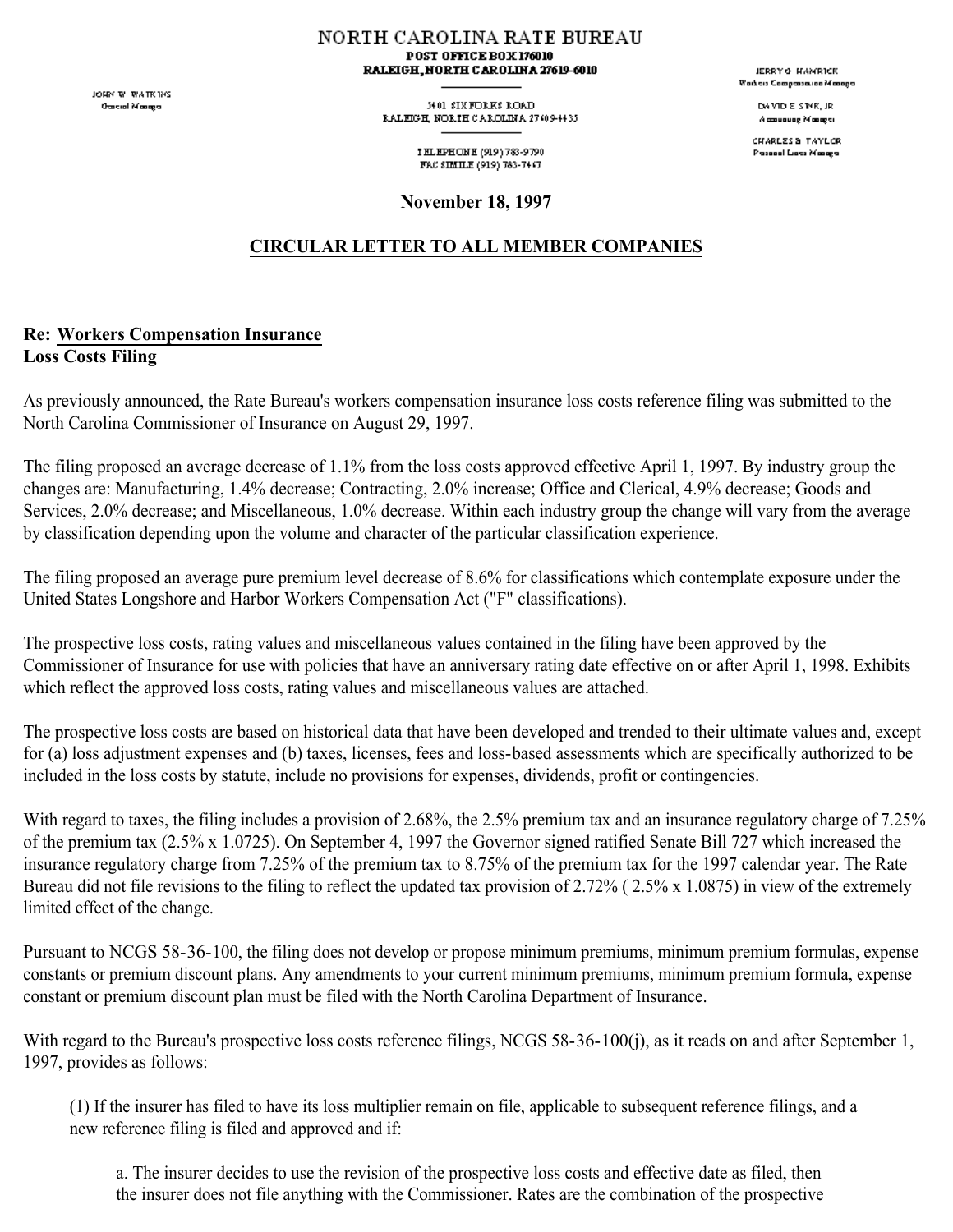loss costs and the on-file loss multiplier and become effective on the effective date of the loss costs.

b. The insurer decides to use the prospective loss costs as filed but with a different effective date, then the insurer must notify the Commissioner of its effective date before the effective date of the loss costs.

c. The insurer decides to use the revision of the prospective loss costs, but wishes to change its loss multiplier, then the insurer must file a revised reference filing adoption form before the effective date of the reference filing.

d. The insurer decides not to revise its rates using the prospective loss costs, then the insurer must notify the Commissioner before the effective date of the loss costs.

(2) If an insurer has not elected to have its loss multiplier remain on file, applicable to future prospective loss costs reference filings, and a new reference filing is filed and approved, and if:

a. The insurer decides to use the prospective loss costs to revise its rates, then the insurer must file a reference filing adoption form, including its effective date.

b. The insurer decides not to use the revisions, then the insurer does not file anything with the Commissioner.

[Note that, due to the change in the wording of the statute, the filing of a reference filing adoption form under sections (1)c. and (2)a. of NCGS 58-36-100(j) may now be made on a file and use basis. The same applies to filings under NCGS 58-36-100(l) (iv) described below.]

For those member insurers that have not yet filed loss costs multipliers, NCGS 58-36-100(a) provides as follows:

Nothing in this section requires the Bureau or its member insurers to refile rates previously implemented before two years after the effective date of this section. Any member insurer of the Bureau may continue to use all rates and deviations filed and approved for its use until disapproved, or the insurer makes its own filing to change its rates . . .. (Note: The Rate Bureau is advised by the Department of Insurance that it interprets this statute to mean that January, 1994 rates and deviations approved for use with those rates continue to apply to those insurers that have not made a filing to change rates.)

A diskette which contains loss costs/residual market rates and rating values, by class code, is available from the Rate Bureau. The diskettes are IBM -PC compatible, high-density 3.5" diskettes with the data in Lotus 1-2-3 worksheet format. Data on the diskette can be easily loaded into most PC spreadsheet applications (e.g. Lotus 1-2-3, Excel, Quattro Pro) and database managers (e.g. FoxPro, Access, dBase, Paradox). If you want a copy of the diskette, please make your request in writing and include a check in the amount of \$20, payable to the North Carolina Rate Bureau.

Included in the attached documents are approved advisory Miscellaneous Values and Retrospective Rating Plan State Special Rating Values. Pursuant to NCGS 58-36-100(1), as a result of the Commissioner's approval of the miscellaneous and Retrospective Rating Plan values, (i) a carrier may elect to implement the values, in which event the carrier need not file anything with the Commissioner; (ii) a carrier may elect to implement the values with a different effective date, in which event the carrier must notify the Commissioner of its effective date before the effective date of the Bureau filing; (iii) a carrier may elect not to implement the values, in which event the carrier must notify the Commissioner before the effective date of the Bureau filing; or (iv) a carrier may elect to implement the values with modifications, in which event the carrier must file the modifications with the Commissioner, must specify the basis for the modifications and must specify the carrier's proposed effective date, if different from the effective date of the Bureau filing.

With regard to the Loss Elimination Ratios shown with the advisory Miscellaneous Values, a carrier should file with the Commissioner its factor(s) to be applied to the approved Loss Elimination Ratios or its own table of deductible percentages. Similarly, with regard to the Retrospective Rating Plan, each carrier should file its factor(s) to be applied to the Excess Loss Pure Premium Factors and Excess Loss and Allocated Expense Pure Premium Factors or file it own tables. It is the Rate Bureau's